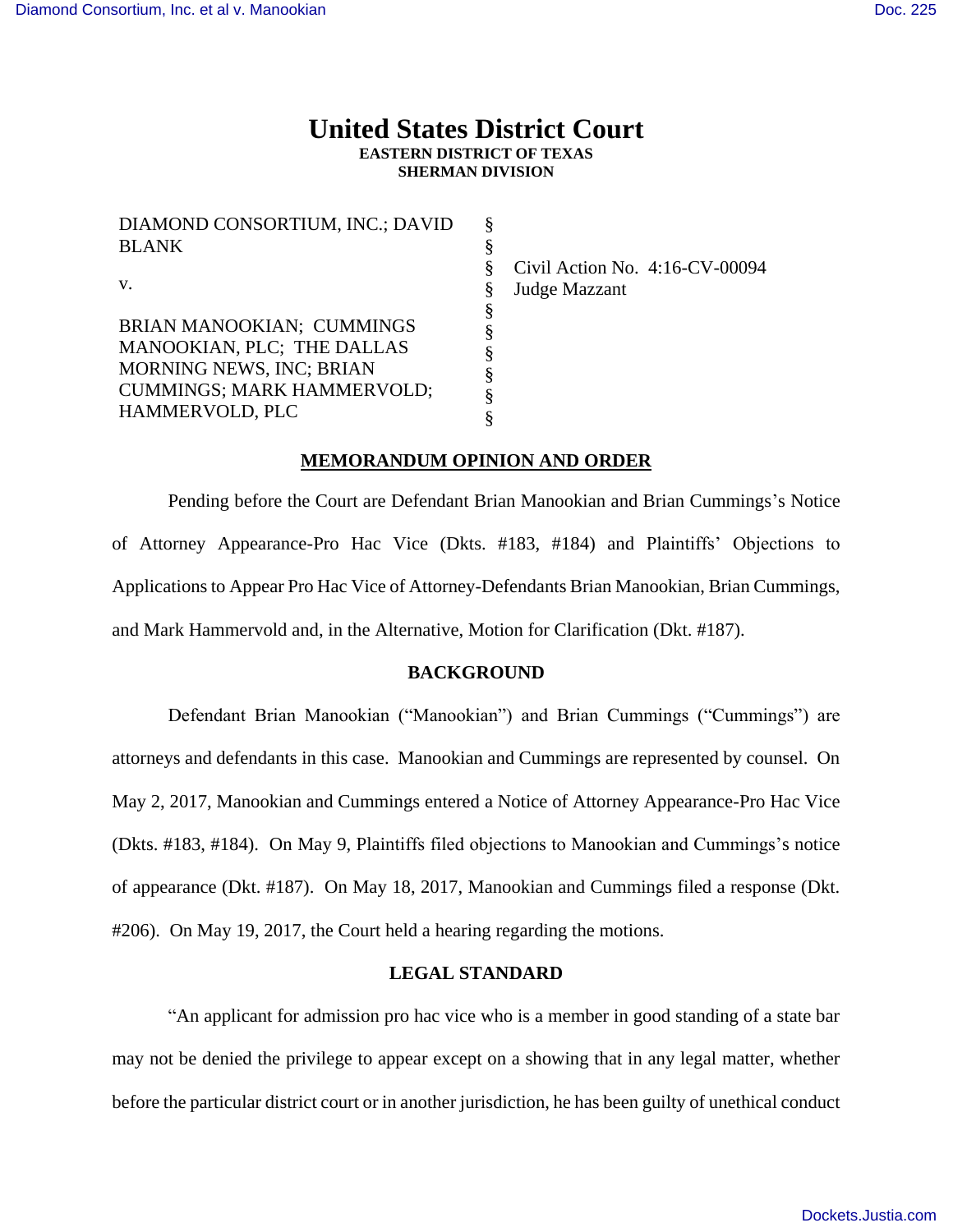of such a nature as to justify disbarment of a lawyer admitted generally to the bar of the court." *In re Evans*, 524 F.2d 1004, 1007 (5th Cir. 1975). However, "there is no constitutional right to hybrid representations whereby the defendant and his attorney act as co-counsel." *United States v. Long*, 597 F.3d 720, 724 (5th Cir. 2010). *See also United States v. Daniels*, 572 F.2d 535, 540 (5th Cir. 1978) ("The criminal defendant does not have the right, however, to a 'hybrid representation,' partly by counsel and partly by himself. The applicable federal statute, 28 U.S.C. s 1654, provides that 'parties may plead and conduct their own cases personally or by counsel . . . .' Courts have consistently interpreted this statute as stating a defendant's rights in the disjunctive."); *McCulloch v. Velez*, 364 F.3d 1, 5 (1st Cir. 2004) (holding that a civil litigant "has a right to represent himself or to be represented by an attorney, but he cannot have it both ways. There is no right to hybrid representation in the federal courts").

ABA Model Rule 3.7 provides "[a] lawyer shall not act as an advocate at a trial in which the lawyer is likely to be a necessary witness." Texas Rule of Disciplinary Conduct 3.08(a) provides "[a] lawyer shall not accept or continue employment as an advocate before a tribunal in a contemplated or pending adjudicatory proceeding if the lawyer knows or believes that the lawyer is or may be a witness necessary to establish an essential fact on behalf of the lawyer's client."

#### **ANALYSIS**

Plaintiffs object to Manookian and Cummings appearing pro hac vice because their appearance would result in hybrid representation and violate the disciplinary rules that indicate that lawyers that are necessary witnesses generally should not act as advocates at trial. Plaintiffs further allege that Manookian and Cummings lack the professional and moral character to appear before the Court. Manookian and Cummings respond that the Court may not deny them the